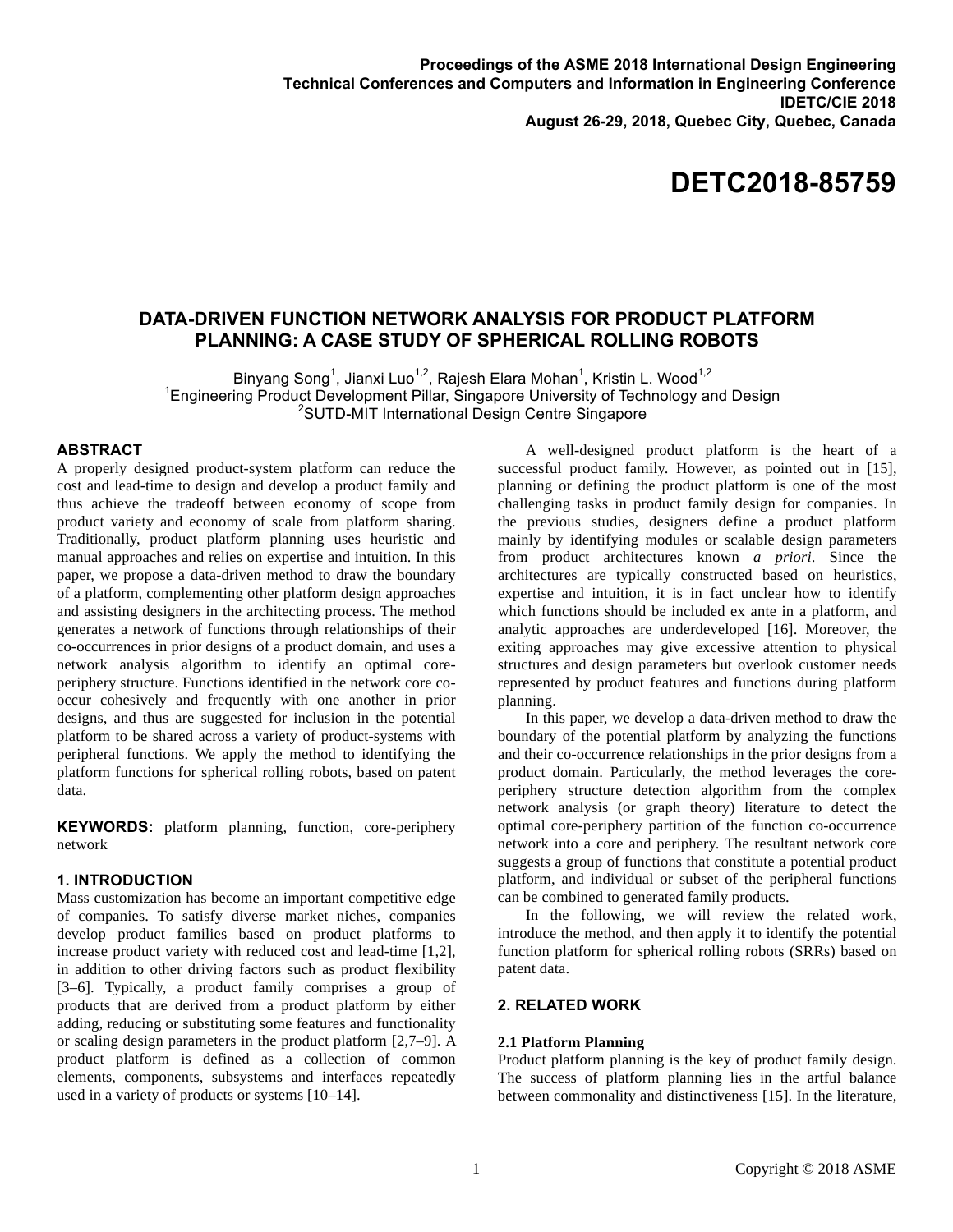there are two major approaches to define a product platform, namely module-based (or configurational) approach [8,17] and scale-based approach [2]. The module-based approach starts with identifying modules in product architectures [8,18]. Researchers have applied various methods and techniques to identify modules in product architectures, such as modular function deployment (MFD) [19,20], DSM [21,22], integrated DSM and MFD [23], functional modelling [24,25], clustering [26], dendrogram [27], function-component matrix [28]. Based on the identified modules, designers can develop a basic modular platform shared across a product family; from the platform, they add, remove and/or substitute one or more modules to generate product variants. Gonzalez-Zugasti, Otto and Baker [29] formulated the module-based product family architecting process as a general optimization problem to determine which modules should be made common and included in a platform.

For a scale-based approach, defining a product platform is to select design parameters that take common values, which is followed by or goes in parallel with determining the optimal values for the common and scaling design parameters [30]. Several methods have been proposed for this purpose. Some of them minimize the sensitivity of performance variations in scaling variables [2,31]; some identify common and scaling variables by analyzing the tradeoff between commonality and performance [32–34].

Most approaches reported in prior platform planning studies define platforms based on given product architectures and assume the functions or components underlying the architectures are known *a priori*. Moreover, the architectures are typically constructed through heuristic and manual approaches, relying on expertise and intuition. Therefore, it is still unclear how to draw the boundary of a platform, i.e., which functions should be included in the platform, in an analytic way. Several researchers noted this issue and proposed a few methods of platform planning based on user needs. For example, Kurtadikar and Stone [16] observed that customer needs with higher weight rated by customers and lower frequency in customer need statements constitute the core needs that lead to a base platform, based on which the functional model of the core features can be constructed for a platform design. Agard and Kusiak [35] classified customers based on their similarity in behaviors, and derived association among the requirements of a selected group of customers as a basis for functional and technical design of a platform.

In practice, functions are the intermediary through which customer needs and product features are translated into design parameters [36]. To define a product platform, designers need to outline the core functions that will be shared across variants. Thus, our method identifies core functions that have cohesively and frequently occurred together with one another and a variety of other functions in prior designs. To do so, we detect the coreperiphery structure in the function co-occurrence network to reveal the core functions to inform platform planning.

#### **2.2 Core-periphery Structure and Models**

In a network exhibiting a core-periphery structure, the core refers to a set of nodes that are at the center and cohesively connected to each other, while the periphery refers to a set of nodes that are around the center and loosely connected to the core [37–39]. Since introduced in the 1950s, several types of core-periphery network structures have been observed and studied, such as rich-clubs [40,41], nested network structure [42–44], bow-tie network structure [45–47] and onion network structure [48–50].

The core and the periphery play different roles in the functioning of a complex system. For example, in social networks, players in the core take more important social roles and are more influential than those in the periphery in a community [39,51]. In cellular and flow-type networks, the core is the more degenerate and robust part with lower variability and evolvability [52]. Core-periphery network structure has also been studied in the engineering field, such as air transportation [53] and power grids [54]. The core-periphery network structure also provides a conceptual lens to analyzing product platform and family.

There are two main types of models for detecting the coreperiphery structure in networks: discrete and continuous models. The discrete models simply partition the network nodes into a core class and a periphery class by maximizing a *coreperiphery coefficient*, which characterize the structural distinction between the two classes. Borgatti and Everett [39] operationalized the core-periphery coefficient as the correlation between the adjacency matrices of the empirical network and an ideal core-periphery network as benchmark. In their ideal benchmark network, nodes in the core are connected to all others and the nodes in periphery are only connected to the core. They also proposed alternative benchmarks that emphasize various ideal structures and address directed and undirected, reflexive and non-reflexive netwroks, and so forth.

Besides maximizing the correlation, alternative algorithms were proposed to minimize the Hamming distance, or maximize density in the core and minimize density in the periphery [39]. In addition, Holme [55] calculated a network's core-periphery coefficient as the difference in the relative closeness centrality [39] of a maximal connected subgraph (i.e., k-core) [56] between the empirical network and the ensemble of networks with the same link sequence. To find the optimal core-periphery partition, simulated annealing [57,58], Tabu search [59], differential evolution [58,60], and genetic algorithm [61] have been used to solve such combinatorial optimization problems.

For networks that by nature do not have a clear coreperiphery structure, the continuous models are more suitable, which assign a coreness score to each node rather than a dichotomous classification [39]. The coreness scores are determined by finding a vector such that the product of the vector and its transpose (i.e., the pattern matrix) is as close as possible to the adjacency matrix. Elements constituting the vector are coreness scores of corresponding nodes. Based on various measures of closeness between the two matrices, a few algorithms were proposed to optimize the correlation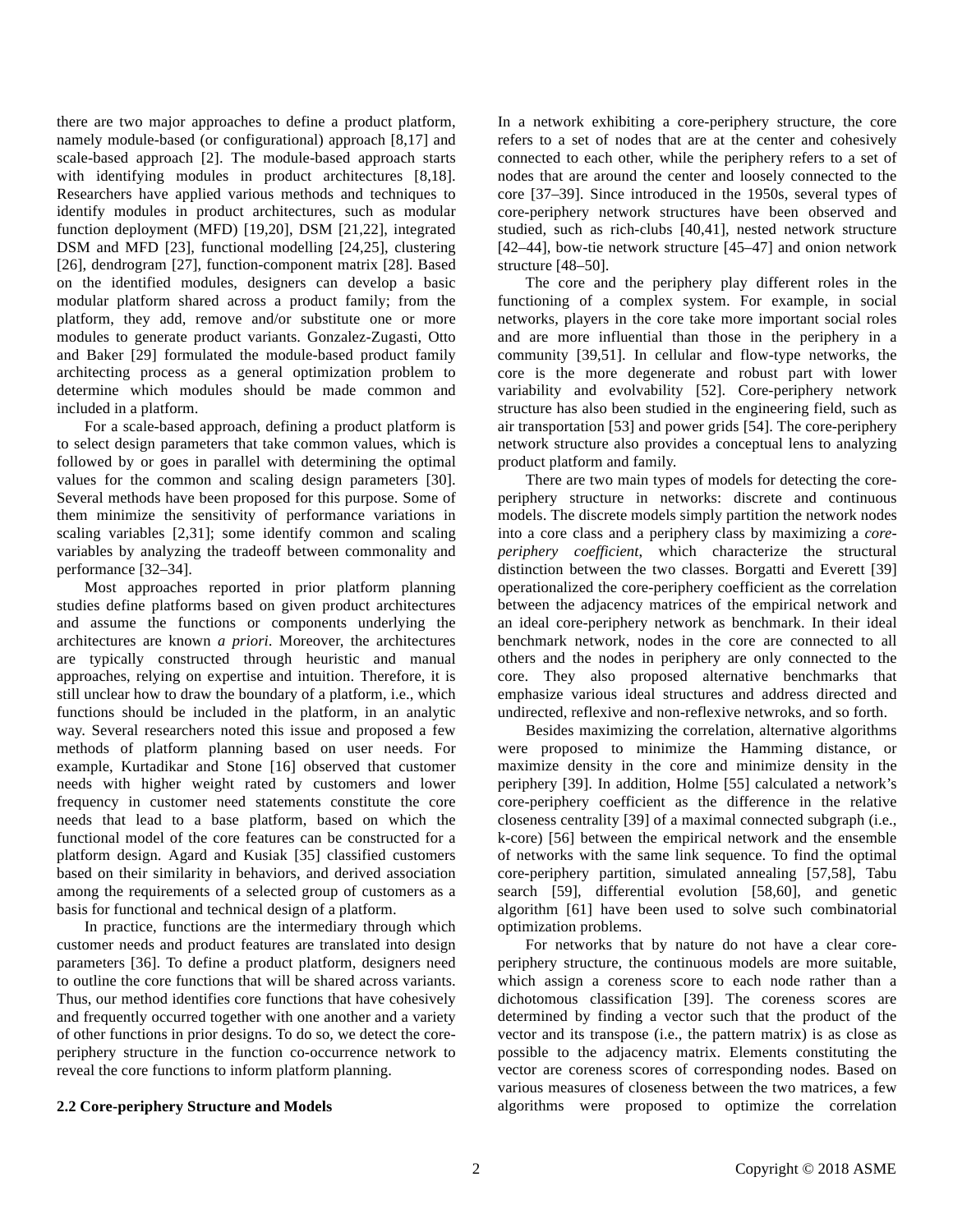coefficient, squared difference and residual between them, respectively [39,62]. The standard Fletcher-Powell [63] function maximization procedure can be used for these optimization problems. In addition, Rombach *et al.* [64] proposed to calculate a vector according to the desired core size and the sharpness of boundary between the core and the periphery of the network and then to find the optimal vector by shuffling the obtained vector to maximize the correlation between the adjacent matrix and the pattern matrix.

 The discrete and continuous models have merits and limitations respectively. The discrete models offer straightforward stopping criteria to determinate a specific partition. However, the dichotomous partition might be oversimplified and arbitrary, when the network by nature does not embeded a core-periphery structure or a sharp boundary between the core and the periphery. The continuous models give a coreness score to each node, which provides more reference to weigh the nodes and adjust the core-periphery division based on other considerations. But the partition is heuristic and not deterministic.

#### **3. OUR METHOD**

In this section, we introduce a data-driven method to identify core functions for platform design. The method is based on a core-periphery analysis on the function co-occurrence network, which is constructed using empirical data of functions extracted from prior designs in a product domain. The method includes two steps.

# **Step 1: Construct Function Co-occurrence Network Based on Prior Designs in a Product Domain**

For this step, data on prior designs in a product domain of interest is required. In the function co-occurrence network, each node is a function that appeared in any prior design; the link weight indicates the frequency a pair of functions has cooccurred in prior designs. Herein we focus on the primary functions that explain why a product exists and embody the value of a product to customers, instead of the secondary functions that realize primary functions at the lower level. In our later case study, we utilize patent data in a product domain, whereas one can also retrieve and analyze functions from other types or sources of data on prior designs.

## **Step 2: Detect Optimal Core-periphery Network Partition to Identify Core functions for Inclusion in a Platform**

Because the function co-occurrence network is undirected and non-reflexive, we use the most common core-periphery benchmark network (i.e., 1s for core-core and core-periphery links but 0s for periphery-periphery links), and the most common model (i.e., the correlation model), to find an optimal core-periphery partition. The optimization function is given by Equation 1 together with constraints in Equation 2 for discrete model and Equation 3 for continuous model [39].

$$
\text{Max } \rho = \frac{\sum_{1 \le i \le n} \sum_{i < j \le n} (a_{ij} \cdot \overline{a_{ij}}) \cdot (\delta_{ij} \cdot \overline{\delta_{ij}})}{\sqrt{\sum_{1 \le i \le n} \sum_{i < j \le n} (a_{ij} \cdot \overline{a_{ij}})^2 \cdot \sum_{1 \le i \le n} \sum_{i < j \le n} (\delta_{ij} \cdot \overline{\delta_{ij}})^2}}
$$
\n(Eq. 1)

\n(1 if node i or node i is in the core)

$$
\delta_{ij} = \begin{Bmatrix} 1 \text{ if node i or node j is in the core} \\ 0 \text{ otherwise} \end{Bmatrix}
$$
 (Eq. 2)

$$
\delta_{ij} = c_i c_j \tag{Eq. 3}
$$

where  $a_{ij}$  indicates the link weight between functions *i* and *j* (the co-occurrence frequency between them) in the function cooccurrence network, and  $c_i$  is the coreness score of function *i*. Equation 1 maximizes the Pearson correlation coefficient between the adjacent matrices of the empirical function cooccurrence network and the benchmark network. If we constrain  $c_i$  to 0s and 1s, the Equation 2 and 3 are the same. In the case study below, we employed the software UciNet [65], which uses the genetic algorithm [61] and the Fletcher-Powell [63] function maximization procedure, to solve the optimization problems for the discrete and continuous models, respectively.

# **4. CASE STUDY OF SPHERICAL ROLLING ROBOTS**

In this section, we demonstrate the proposed method via a case study of spherical rolling robots (SRRs) and discuss the product family of Sphero, Inc. as an example of SRR platform design. SRRs are spherical shape robots that can propel themselves to roll around on the ground. Typically, the movement of SRRs is driven by a cart  $[66,67]$  or a pendulum system  $[68,69]$ contained in the shell, or other mechanisms [70–73,74,75]. SRRs have a great potential for utility in defense and consumer markets, with increased functionality and capability [76–81]. Fig. 1 presents four SRR designs. The first three are the product family developed by Sphero, Inc., and the last one is Virgo developed at Singapore University of Technology and Design (SUTD) with extreme intelligence, surveillance and reconnaissance (ISR) and autonomous capabilities.



Figure 1. (a-c) The spherical rolling robot product family from Sphero, Inc. (https://www.sphero.com/) and (d) Virgo from SUTD (https://www.sutd.edu.sg)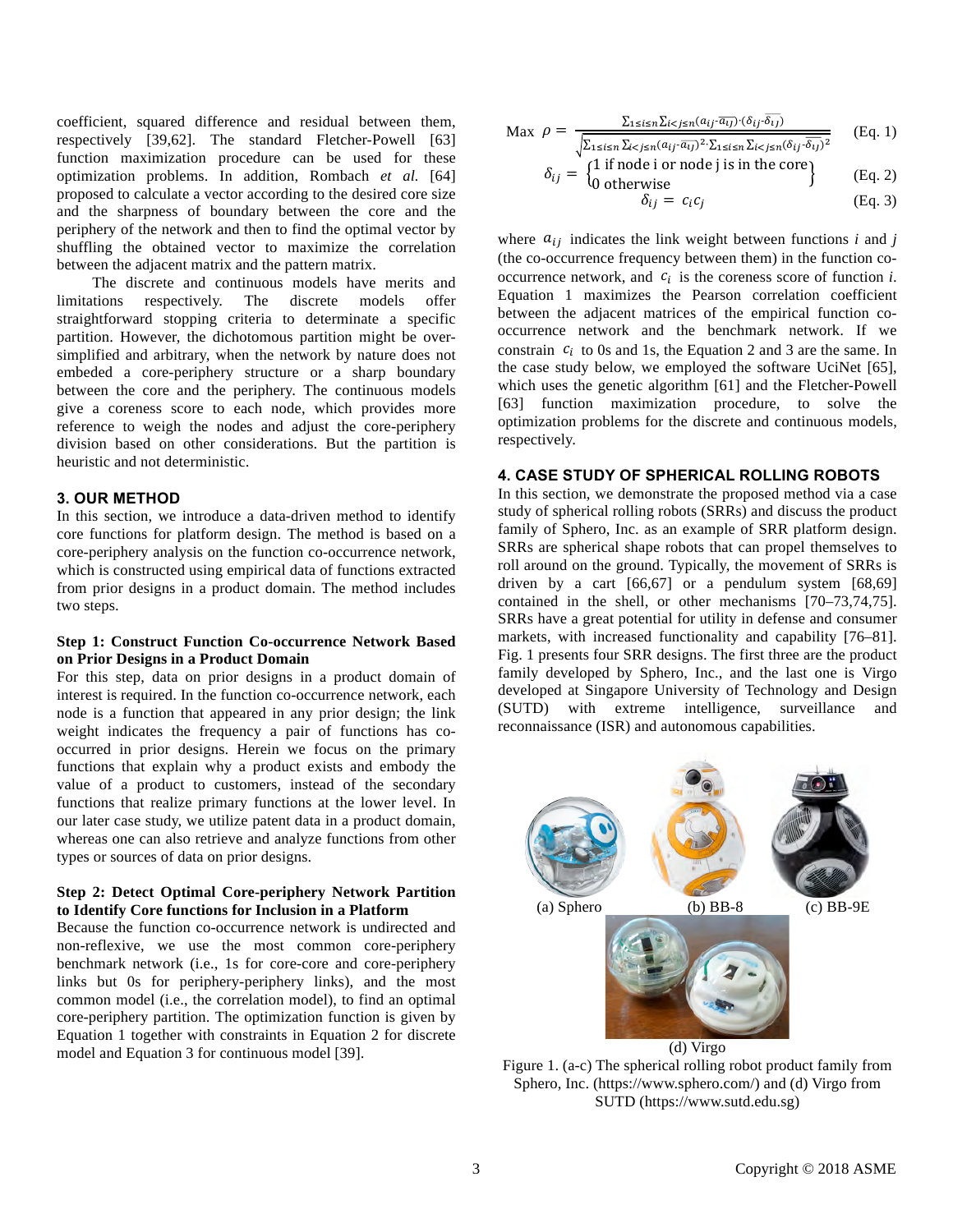#### **Step 1: Construct Function Co-occurrence Network**

We analyzed a patent set of 153 SRR patents from an exhaustive SRR patent search from 1790 to May 31, 2016 [82] to extract function data. We identified the primary functions that co-occur in each SRR design described in each patent document. Table 1 lists the full set of 87 functions that we identified from the prior SRR designs disclosed in the patent set, as well as their occurrences in the patents (i.e., the count of SRR patents in which a function is identified). Such occurrences indicate the popularity of a function in the prior SRR designs. Herein, only the primary functions are identified and analyzed. For example, the function "Roll on Ground" can be decomposed into a few secondary or more generic functions, such as transmit energy, change speed and transmit motion, which are not identified and analyzed.

| <b>Function</b>                | Occurrence                                      | Coreness (rank) | <b>Function</b>                 | <b>Occurrence</b> | Coreness (rank) |
|--------------------------------|-------------------------------------------------|-----------------|---------------------------------|-------------------|-----------------|
| Roll on Ground                 | 150                                             | 0.391(1)        | <b>Actuate Accessory</b>        | 8                 | 0.027(42)       |
| <b>Convert Energy</b>          | 150                                             | 0.391(1)        | <b>Appoint Movement</b>         | 7                 | 0.02(46)        |
| <b>Store Energy</b>            | 150                                             | 0.39(3)         | Fly                             | 7                 | 0.015(49)       |
| <b>Control Direction</b>       | 91                                              | 0.293(4)        | Transform                       | 7                 | 0.02(46)        |
| Remote Control                 | 67                                              | 0.239(5)        | <b>Harvest Natural Energy</b>   | 6                 | 0.018(48)       |
| Process Data                   |                                                 | 0.186(6)        | Increase Movability in Water    | 6                 | 0.012(50)       |
| Store Data                     | $\frac{45}{42}$ $\frac{39}{38}$ $\frac{37}{35}$ | 0.182(7)        | Move Eccentrically              | 6                 | 0.008(52)       |
| Self Balance                   |                                                 | 0.14(11)        | Switch on/off Automatically     | 5                 | 0.008(52)       |
| <b>Transmit Data</b>           |                                                 | 0.17(8)         | Stabilize                       | $\overline{4}$    | 0.01(51)        |
| Plan Path                      |                                                 | 0.163(9)        | <b>Traverse Chasm</b>           | $\overline{4}$    | 0.008(52)       |
| Photograph Surrounding         |                                                 | 0.153(10)       | <b>Increase Adhesive Force</b>  | $\overline{4}$    | 0.007(56)       |
| Propel in Water                | $\overline{31}$                                 | 0.083(28)       | Orient Camera                   | 3                 | 0.007(56)       |
| <b>Detect Acceleration</b>     | $\frac{29}{28}$                                 | 0.135(12)       | <b>Thermal Control</b>          | 3                 | 0.008(52)       |
| <b>Measure Environment</b>     |                                                 | 0.135(12)       | <b>Resist Blast</b>             | $\overline{c}$    | 0.003(65)       |
| <b>Track Position</b>          | $\overline{27}$                                 | 0.13(14)        | Clear Mine                      | $\overline{c}$    | 0.003(65)       |
| Produce Sound                  | 27                                              | 0.111(16)       | Dispose Payload                 | $\overline{c}$    | 0.005(60)       |
| <b>Detect Angular Velocity</b> | 26                                              | 0.127(15)       | Dock Itself                     | $\overline{c}$    | 0.007(56)       |
| <b>Resist Water</b>            | 26                                              | 0.074(34)       | <b>Mark Environment</b>         | $\overline{c}$    | 0.003(65)       |
| Detect Inner Part Orientation  | 22                                              | 0.109(17)       | Passenger Control               | $\overline{c}$    | 0.002(69)       |
| Emit Light                     | 21                                              | 0.097(19)       | <b>Follow Path</b>              | $\overline{c}$    | 0.007(56)       |
| Communicate Information        | 19                                              | 0.103(18)       | <b>Track Target</b>             | $\overline{c}$    | 0.005(60)       |
| Locate Target                  | 18                                              | 0.094(20)       | Fold Itself                     | $\overline{c}$    | 0.004(62)       |
| Display Image/Data             | 18                                              | 0.091(23)       | Sense Weight                    | $\overline{c}$    | 0.002(69)       |
| Map Surrounding Space          | 18                                              | 0.094(20)       | <b>Board Easily</b>             | $\overline{c}$    | 0.004(62)       |
| Avoid Obstacle                 | 17                                              | 0.044(35)       | Aim Actuator                    | $\mathbf{1}$      | 0.001(76)       |
| Play Music                     | 17                                              | 0.085(25)       | Give out Smell                  | $\mathbf{1}$      | 0(85)           |
| <b>Sense Orientation</b>       | 17                                              | 0.093(22)       | Recode Angular Position         | $\mathbf{1}$      | 0.002(69)       |
| <b>Transport Passenger</b>     | 17                                              | 0.037(38)       | <b>Obtain Annular View</b>      | 1                 | 0.001(76)       |
| Detect Energy Level            | 15                                              | 0.086(24)       | Park on Slope                   | $\mathbf{1}$      | 0.002(69)       |
| Record Time                    | 15                                              | 0.085(25)       | Climb                           | $\mathbf{1}$      | 0.001(76)       |
| Wireless Charge                | 15                                              | 0.085(25)       | Detect Metal                    | 1                 | 0(85)           |
| Shake/Vibrate                  | 14                                              | 0.077(29)       | Fire                            | $\mathbf{1}$      | 0.001(76)       |
| <b>Detect Collision</b>        | 13                                              | 0.077(29)       | Sense Ground Contact            | $\mathbf{1}$      | 0.001(76)       |
| Control by Gesture/Voice       | 13                                              | 0.075(31)       | <b>Integrate Optical Signal</b> | $\mathbf{1}$      | 0.001(76)       |
| Dampen Shock                   | 13                                              | 0.041(36)       | Pick up Litter                  | $\mathbf{1}$      | 0.001(76)       |
| Modulate Light                 | 13                                              | 0.075(31)       | Pivot External Accessory        | $\mathbf{1}$      | 0.004(62)       |
| <b>Detect Status</b>           | 13                                              | 0.075(31)       | Process Image                   | 1                 | 0.002(69)       |
| <b>Traverse Obstacle</b>       | 13                                              | 0.04(37)        | <b>Recover Braking Energy</b>   | $\mathbf{1}$      | 0.001(76)       |
| Hold External Accessory        | 12                                              | 0.03(40)        | Dispose Chemical Pollutant      | $\mathbf{1}$      | 0.003(65)       |
| Carry Payload                  | 11                                              | 0.027(42)       | <b>Guarantee Safety</b>         | $\mathbf{1}$      | 0(85)           |
| Jump/Hop/Bounce                | 10                                              | 0.025(44)       | <b>Sense Pressure</b>           | $\mathbf{1}$      | 0.002(69)       |
| <b>Brake</b>                   | 9                                               | 0.021(45)       | <b>Detect Velocity</b>          | $\mathbf{1}$      | 0.001(76)       |
| <b>Detect Inclination</b>      | 9                                               | 0.03(40)        | Assist in Therapy               | $\mathbf{1}$      | 0.002(69)       |
| Detect Obstacle                | $\overline{Q}$                                  | 0.035(39)       |                                 |                   |                 |

**Table 1**. The full list of functions identified from SRR patents

Fig. 2 visualizes the function co-occurrence network. Each node represents one of the 87 functions listed in Table 1. The node size corresponds to the occurrence of the function. The link weight indicates how frequently the corresponding pair of nodes co-occurs in prior SRR designs. In the network, functions frequently co-occurring with others, i.e., nodes having more strong links, form a cohesively connected core. This group of functions in the network core are more likely to jointly appear with varied combinations of functions in the periphery in a high

number of prior SRR designs, and should be considered for inclusion in the potential SRR platform.

## **Step 2: Detect Optimal Core-periphery Partition**

The method described in section 3 was applied to find the  $optimal<sup>1</sup>$  core-periphery partition of the function co-occurrence

 1 Since the genetic algorithm does not perform an exhaustive search, it may converge towards local optima rather than global optimum in some cases.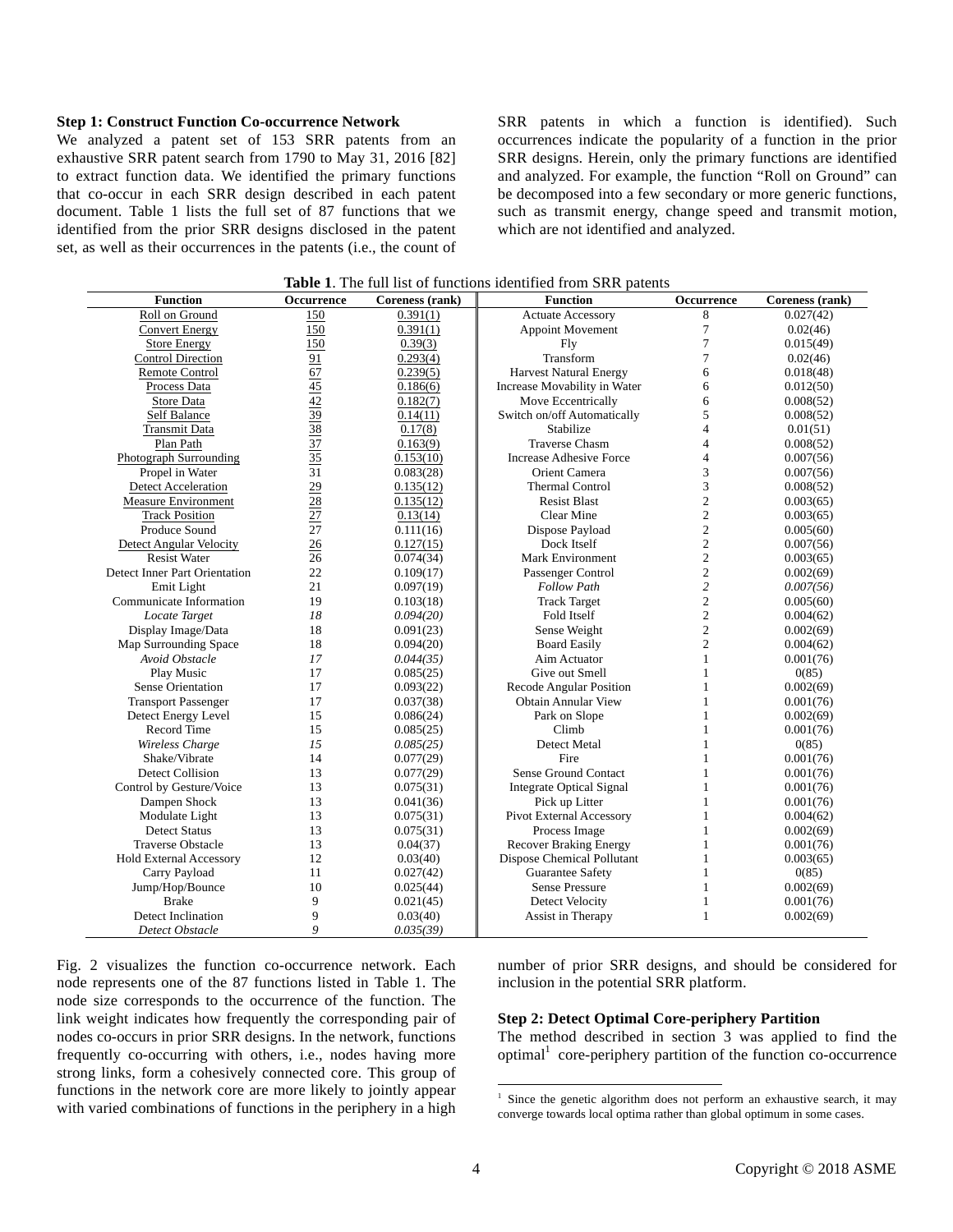network. The resultant core includes 15 functions, which are underlined in Table 1 and highlighted as solid nodes in Fig. 2. The rest are peripheral functions and circle nodes in the outskirt of the network in Fig. 2. The corresponding core-periphery coefficient to the optimal partition is 0.528, indicating a strong but far from perfect fit with the ideal benchmark. A robustness test using Hamming distance between the empirical and benchmark network gives a similar partition.

Moreover, this empirical core-periphery coefficient value is significantly higher than the average core-periphery coefficient (0.143) of an ensemble of 100 comparable random networks generated by shuffling links in the function co-occurrence network. The z-score, i.e., (empirical value – average value of the random assemble) / standard deviation of the random assemble, is 16.1934, which indicates that the relatively high value of core-periphery coefficient is significant at 5% level. That is, the empirical function co-occurrence network presents a core-periphery structure to a significant degree. And the discrete model well captures its structure.

More detailed descriptions of the 15 core functions are provided in Table 2, together with choices of components to

fulfill these functions. Among the 15 core functions, Roll on Ground, Convert Energy, Store Energy, Control Direction and Self Balance are required to propel a robot, while the others are generally related to controlling a robot and monitoring the environment. These functions constitute the basic functionality of a general autonomy and sensing mobile robot, and thus should be included in a platform. Then a family of SRR products for specific function purposes can be developed via integrating some peripheral functions with the platform.

For example, designers may design an autonomous SRR by integrating some peripheral functions, such as Detect Obstacles, Avoid Obstacles, Locate Target, Map Surrounding Space, and Follow Path, with the platform functions. To develop recreational SRRs, designers can consider such peripheral functions, such as Play Music, Emit Light, Modulate Light and Shake/Vibrate, on top of the platform functions. Designers may make different choices to combine the peripheral functions with the platform ones to yield a family of SRR product family, based on their expertise or customer needs.



**Figure 2.** The co-occurrence network of functions identified in prior SRR designs. Core functions are highlighted as solids and periphery functions are presented as circles.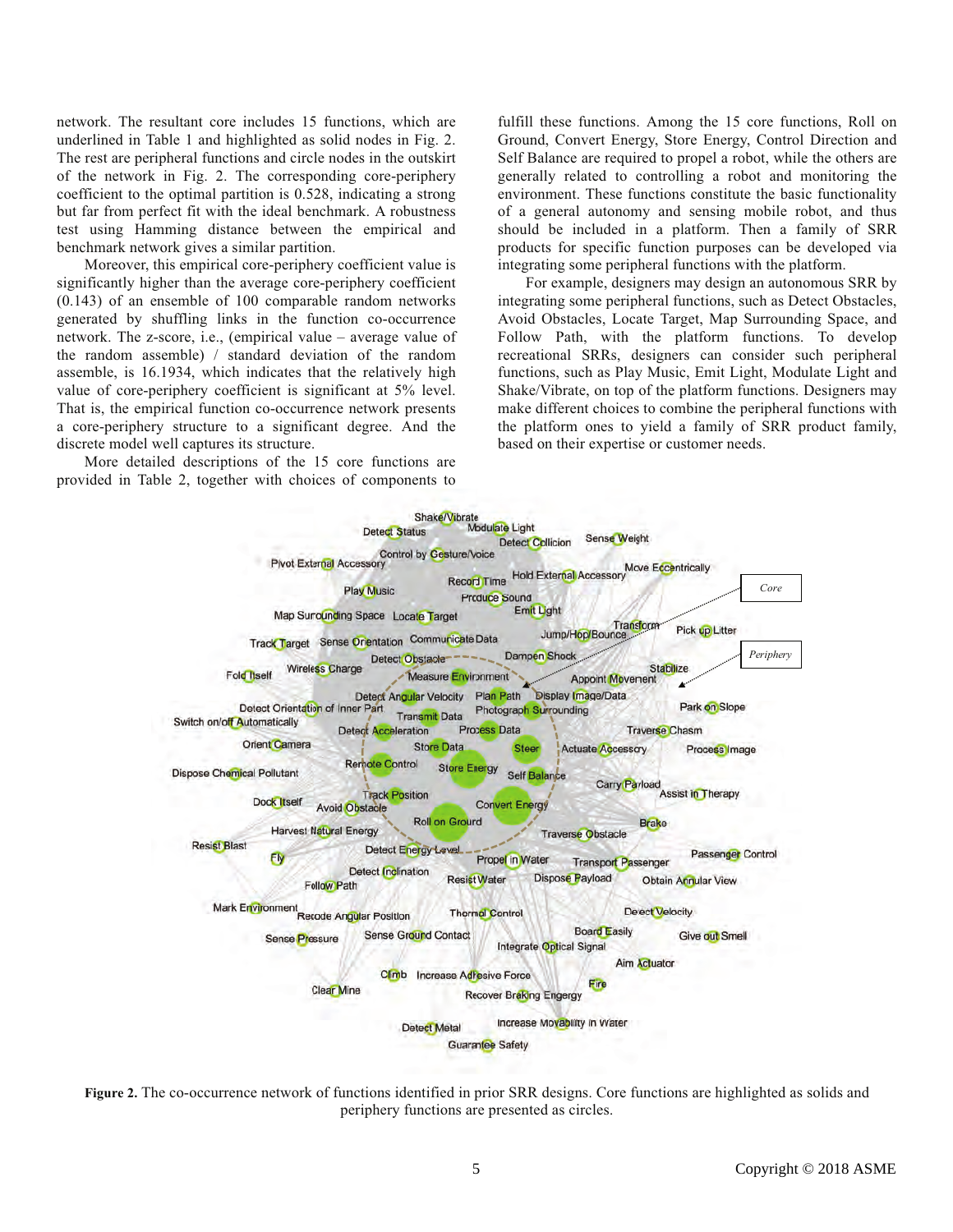| <b>Core Functions</b>      | <b>Description</b>                                                                                                     | <b>Component Choice</b>                    |
|----------------------------|------------------------------------------------------------------------------------------------------------------------|--------------------------------------------|
| Roll on Ground             | Roll on ground in a self-propelled manner.                                                                             | Drive System, Wheels                       |
| <b>Covert Energy</b>       | Convert stored energy to kinetic energy for driving.                                                                   | <b>Electric Motors</b>                     |
| <b>Store Energy</b>        | Store Energy.                                                                                                          | <b>Battery</b>                             |
| <b>Control Direction</b>   | Control the driving direction of the robot.                                                                            | Propelled Wheels                           |
| <b>Remote Control</b>      | Remotely controlled by an external controller.                                                                         | Bluetooth                                  |
| <b>Transmit Data</b>       | Send data to controller or display devices.                                                                            | Bluetooth                                  |
| Process Data               | Process data for controlling the movement of the robot and fulfilling other functions.                                 | Micro-controller Board                     |
| Store Data                 | Store data, such images, sounds, etc                                                                                   | Memory                                     |
| <b>Self Balance</b>        | Keep Itself in a ready position for driving. For example, avoid the inner cart turning upside down                     | Supporting Pod                             |
| Plan Path                  | Plan a path to get a given target.                                                                                     | Micro-controller Board                     |
| Photograph Surrounding     | Generate images of the surroundings of the robot.                                                                      | Camera                                     |
| Detect Acceleration        | Detect the acceleration of an inner part of the robot.                                                                 | Accelerometer (IMU)                        |
| Detect Angular Velocity    | Detect the angular velocity of an inner part of the robot.                                                             | Gyroscope (IMU)                            |
| <b>Measure Environment</b> | Measure the surrounding environment of the robot, such as temperature, light intensity, radioactivity<br>and nuclear). | Sensors for Measuring<br>Temperature, etc. |
| <b>Track Positions</b>     | Track the absolute positions of the robot.                                                                             | <b>GPS</b>                                 |

**Table 2**. The list of core functions for a SRR platform design

Particularly, the first 9 platform functions listed in Table 2 constitute most of the functions of a popular SRR product in the market, the Sphero robot toy (Fig. 1a) from Sphero, Inc. The Sphero robot toy also includes some other functions, such as Emit Light and Wireless Charge. The company's later released BB-8 model (Fig. 1b) included more functions, such as Voice Control, Follow Path, Produce Sound (for sound effect), Hold & Pivot External Accessory (a rotating head) to mimic a robot in the Star Wars movie, and the BB-9E model (Fig.1c) further included an AR function to BB-8. Meanwhile, the first 13 core functions listed in Table 2 appear in Virgo (Fig. 1d), a platform robot developed in SUTD, on top of which more functions will be integrated for defense or entertainment. In addition to the 13 functions, Virgo also has such functions as Locate Target, Follow Path, Detect Obstacle, and Avoid Obstacle.

In practice, designers should take the identified core functions identified from the data-driven algorithm as a reference point, rather than a rigid result. In the case of the SRRs, the designers or companies may include additional functions than the 15 core ones or a subset of them in a platform, by taking into account user and market needs, their own technical expertise, as well as the company's strategy. The designers may also examine the coreness scores or other measures of individual functions to decide whether to include it in the platform. The coreness score of each function resulting from the continuous model with its rank by the score in parentheses is also listed in Table 1. The core functions identified by the discrete model have the highest coreness scores. In Table 1, we italicize the functions appearing in Virgo and Sphero's product platform but not included in the core. Most of them have relatively high coreness scores as well. The coreness scores may provide another reference to weigh the functions for inclusion in a product platform for designers.

# **5. DISCUSSION**

In this paper, we develop a data-driven method to identify the functions to be considered for inclusion into a product platform. The method applies core-periphery network analysis to a function network constructed based on the relationship of function co-occurrences in prior designs in a product domain. In the case study of SRRs, 15 potential platform functions are identified using the network based data-driven method. As suggested in Table 1, these core functions are among the most frequently occurring ones in prior design, but not always. For example, the function, Propel in Water, has a high occurrence (ranking at the  $8<sup>th</sup>$ ) but is founded not in the network core. In particular, our method provides an algorithm-based stopping point in the search for functions to include in a platform. The resultant dichotomous partition of core and peripheral functions may serve as a reference point, based on which designers may add some peripheral functions or remove some core functions for an eventual platform design according to their expertise, customer needs and specific strategies. Apart from the discrete core-periphery partition, the coreness scores from a continuous model also provide additional reference for designers to make an adjustment and a final decision.

In our case study, we included all the related patents in the analysis and treated all of them the same. In practice, designers may classify the prior designs and then identify the platform functions for different market niches. For example, designers may analyze only the SRR patents classified in the international patent class (IPC) A63 "Sports and Entertainment" to develop a platform for toys, or analyze the SRR patents classified in B62 "Land Vehicles" to design a platform for a family of SRR products functioning as vehicles. In addition, designers can consider and select functions in the periphery of the function co-occurrence network to generate variants. That is, combining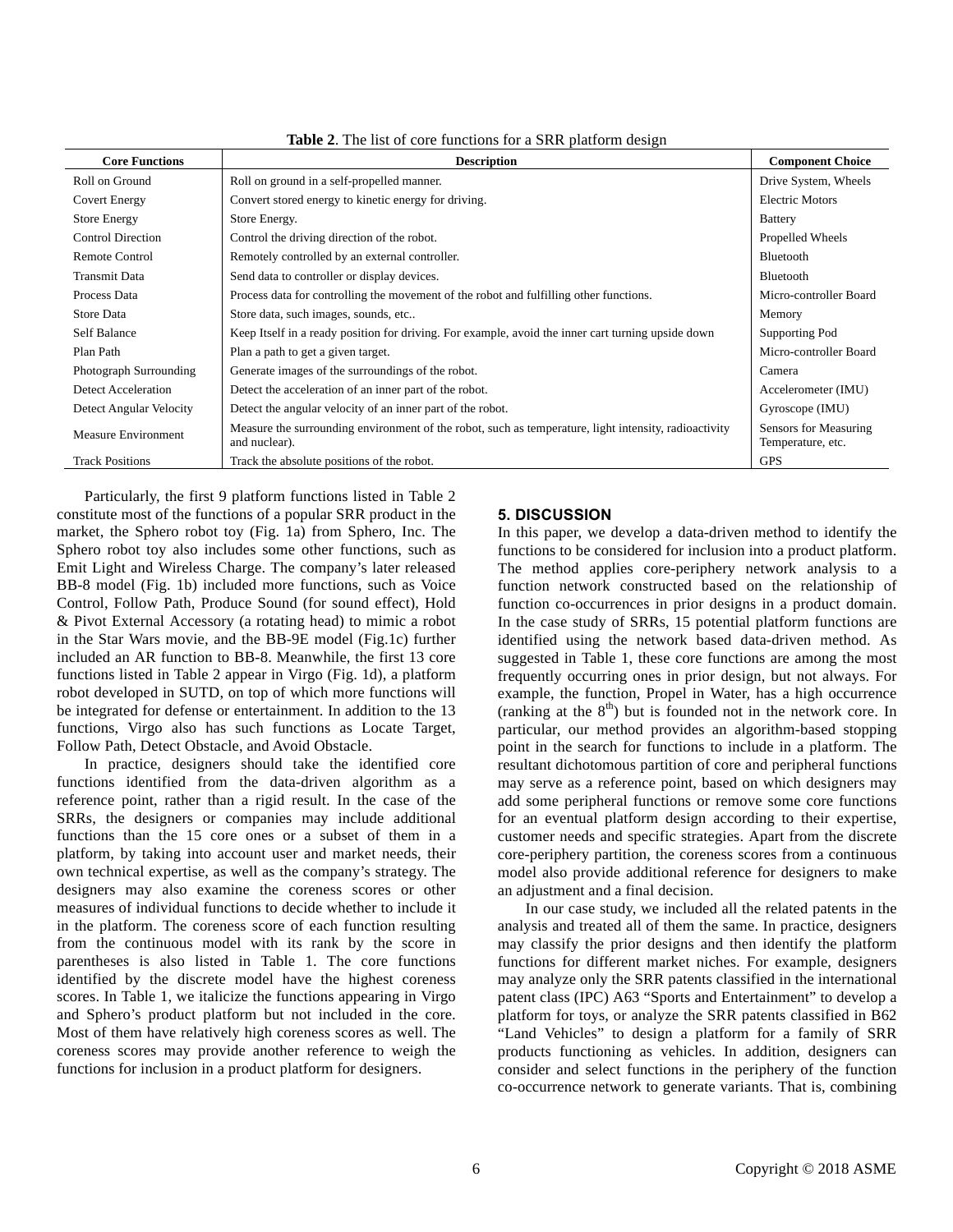different subsets of peripheral functions with the fixed set of platform functions results in a product family.

Meanwhile, functions identified from products have been used for long to abstract design tasks and model product architectures and product family architectures [83–85]. The data-driven method for identifying platform functions can serve as a prior step before identifying modules from a product architecture through function-based approaches, such as MFD approach [19,20], functional-model approach [25,86], functioncomponent-matrix approach [28] and dendrogram approach [27]. Specifically, the identified platform functions can be further decomposed into secondary functions to inform the design of modules within the platform.

The proposed method also has limitations. The first is that rich data on prior designs in the product domains are required. In this study, we only demonstrate the use of patent data. Other forms of data on prior designs in a field should be explored as well. In addition, we only present the case study of SRRs in this paper. In future research, we anticipate applying this method to other platform design cases. We may get better understanding of the contextual factors that influence the choice of coreperiphery models and the effectiveness of the data-driven method through the broader applications.

## **5. CONCLUDING REMARKS**

In this paper, we present a data-driven method to identify the functions for inclusion in a potential product platform. The method is centered on detecting the optimal core-periphery partition in the function co-occurrence network, which is constructed based on the function data in prior designs of a product domain. We demonstrate the method by applying it to identify functions in the network core to inform the platform design of spherical rolling robots based on the relevant patent data, and to forming product family by integrating the platform functions with varied sets of functions in the periphery of the function co-occurrence network. In brief, the data-driven method assists in product platform and family design, and complements the existing heuristic and qualitative approaches of platform planning.

# **ACKNOWLEDGMENTS**

This research was funded in part by the SUTD-MIT International Design Centre (IDC, idc.sutd.edu.sg) and Singapore Ministry of Education Academic Research Fund Tier 2.

#### **REFERENCES**

- [1] J. B. Pine, *Mass customization: the new frontier in business competition*. Boston: Harvard Business School Press, 1993.
- [2] T. W. Simpson, C. C. Seepersad, and F. Mistree, "Balancing commonality and performance within the concurrent design of multiple products in a product family," *Concurr. Eng. Res. Appl.*, vol. 9, no. 3, pp. 177–190, 2001.
- [3] P. K. P. Rajan, M. Van Wie, M. I. Campbell, K. L.

Wood, and K. N. Otto, "An empirical foundation for product flexibility," *Des. Stud.*, vol. 26, no. 4, pp. 405– 438, 2005.

- [4] D. A. Keese, A. H. Tilstra, C. C. Seepersad, and K. L. Wood, "Empirically-Derived Principles for Designing Products With Flexibility for Future Evolution," *Vol. 3 19th Int. Conf. Des. Theory Methodol. 1st Int. Conf. Micro- Nanosyst. 9th Int. Conf. Adv. Veh. Tire Technol. Parts A B*, no. January, pp. 483–498, 2007.
- [5] D. a. Keese, C. C. Seepersad, and K. L. Wood, "Product flexibility measurement with enhanced Change Modes and Effects Analysis (CMEA)," *Int. J. Mass Cust.*, vol. 3, no. 2, p. 115, 2009.
- [6] M.-A. Cardin, "Enabling Flexibility in Engineering Systems: A Taxonomy of Procedures and a Design Framework," *J. Mech. Des.*, vol. 136, no. 1, p. 11005, 2013.
- [7] T. Simpson, "Product platform design and optimization: status and promise," *ASME 2003 Int. Des. …*, pp. 3– 20, 2003.
- [8] K. Ulrich, "The role of product architecture in the manufacturing firm," *Res. Policy*, vol. 24, no. 3, pp. 419–440, 1995.
- [9] M. H. Meyer and J. M. Utterback, "The product family and the dynamics of core capability," *Sloan Manage. Rev.*, vol. 34, no. 3, pp. 29–47, 1993.
- [10] B. Wilhelm, "Platform and modular concepts at Volkswagen—their effects on the assembly process," in *Transforming automobile assembly*, Berlin, Heidelberg: Springer, 1997, pp. 146–156.
- [11] M. H. Meyer and A. P. Lehnerd, *The power of product platforms: building value and cost leadership*. New York: Business & Economics, 1997.
- [12] M. E. McGrath, *Product strategy for high-technology companies: how to achieve growth, competitive advantage, and increased profits*. Irwin Professional Pub., 1995.
- [13] D. Robertson and K. Ulrich, "Planning for Product Platforms," *Sloan Manag. Rev.*, vol. 39, no. 4, pp. 19– 31, 1998.
- [14] G. Ericsson, Anna; Erixon, *Controlling design variants: modular product platforms*. Society of Manufacturing Engineers, 1999.
- [15] T. W. Simpson, Z. Siddique, and J. Jiao, *Product platform and product family design: Methods and applications*. 2006.
- [16] R. M. Kurtadikar and R. B. Stone, "Investigation of customer needs frequency vs. weight in product platform planning," *Proc. IMECHE 2003 ASME Int. Mech. Eng. Congr. R D Expo*, pp. 375--387, 2003.
- [17] X. Du, J. Jiao, and M. M. Tseng, "Architecture of Product Family: Fundamentals and Methodology," *Concurr. Eng.*, vol. 9, no. 4, pp. 309–325, 2001.
- [18] K. T. Ulrich and K. Tung, "Fundamentals of Product Modularity," in *Proceedings of the 1991 Winter Annual Meeting, DE- Vol. 39, Atlanta, GA.*, 1991.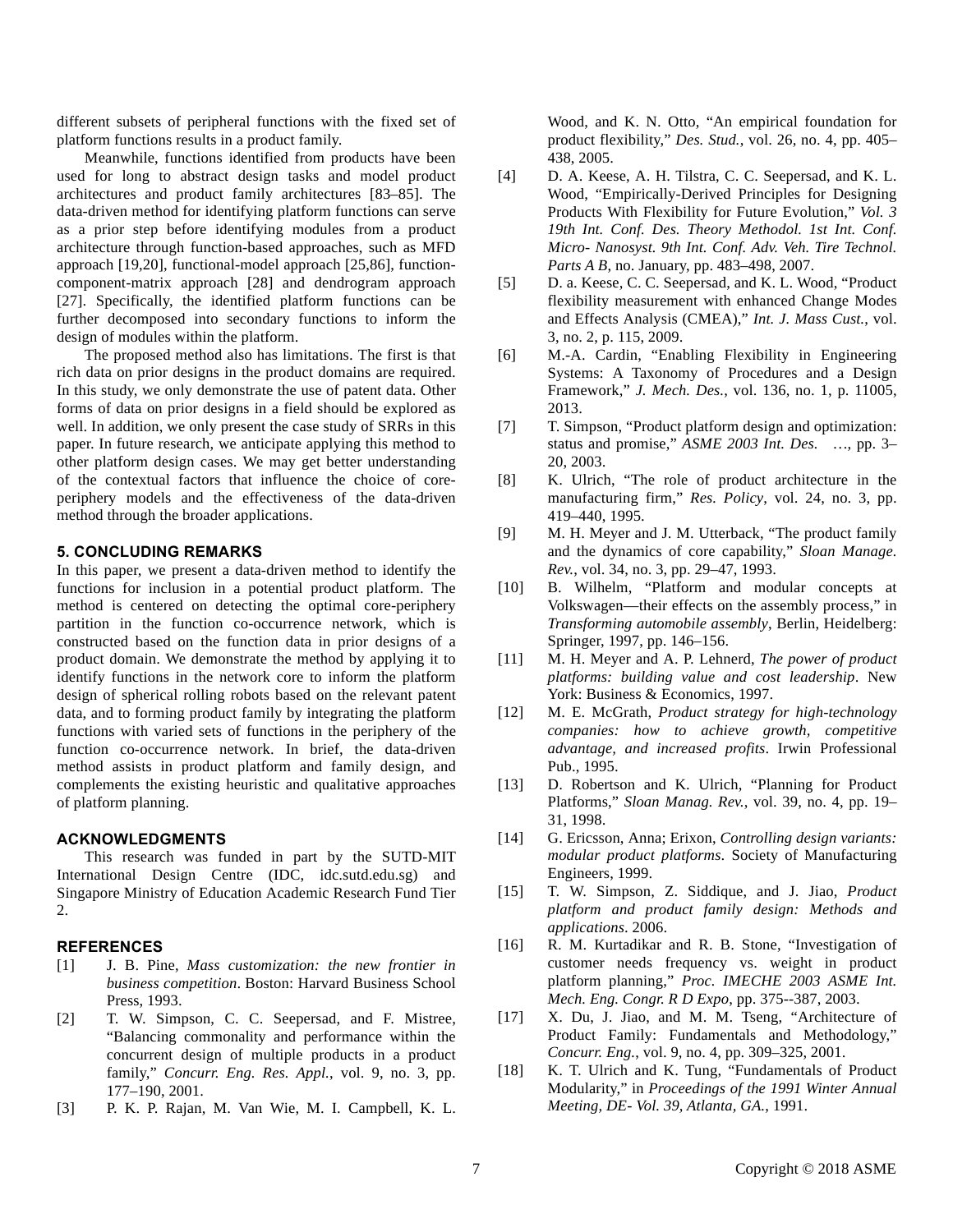- [19] A. Erlandsson, G. Erixon, and B. Ostgren, "Product modules-the link between QFD and DFA," in *The International Forum on Product Design for Manufacture and Assembly, Newport, RI.*, 1992.
- [20] G. Erixon and B. Ostgren, "Synthesis and evaluation tool for modular designs," in *International conference on engineering design*, 1993, pp. 898–905.
- [21] T.-L. Yu, A. A. Yassine, and D. E. Goldberg, "An information theoretic method for developing modular architectures using genetic algorithms," *Res. Eng. Des.*, vol. 18, no. 2, pp. 91–109, 2007.
- [22] T.-L. Yu, A. A. Yassine, and D. E. Goldberg, "A genetic algorithm for developing modular product architectures," in *ASME 2003 international design engineering technical conferences and computers and information in engineering conference*, 2003, pp. 515– 524.
- [23] J. Malmström and J. Malmqvist, "Trade off analysis in product structures: A case study at Celsius Aerotech," in *Proceedings of NordDesign'98*, 1998, pp. 187–196.
- [24] R. B. Stone, K. L. Wood, and R. H. Crawford, "A Heuristic Method for Identifying Modules for Product Architectures," *Des. Stud.*, vol. 21, pp. 1–47, 2000.
- [25] J. B. Dahmus, J. P. Gonzalez-Zugasti, and K. N. Otto, "Modular product architecture," *Des. Stud.*, vol. 22, no. 5, pp. 409–424, 2001.
- [26] S. M. Salhieh and A. K. Kamrani, "Macro level product development using design for modularity," *Robot. Comput. Integr. Manuf.*, vol. 15, no. 4, pp. 319–329, 1999.
- [27] K. Hölttä, V. Tang, and W. P. Seering, "Modularizing product architectures using dendrograms," in *DS 31: Proceedings of ICED 03, the 14th International Conference on Engineering Design*, 2003.
- [28] S. K. Fixson, "Product architecture assessment: A tool to link product, process, and supply chain design decisions," *J. Oper. Manag.*, vol. 23, no. 3–4, pp. 345– 369, 2005.
- [29] J. P. Gonzalez-Zugasti, K. N. Otto, and J. D. Baker, "Method for architecting product platforms," *Res. Eng. Des. - Theory, Appl. Concurr. Eng.*, vol. 12, no. 2, pp. 61–72, 2000.
- [30] T. W. Simpson, "Product platform design and customization: Status and promise," *Ai Edam*, vol. 18, no. 1, pp. 3–20, 2004.
- [31] A. Messac, M. P. Martinez, and T. W. Simpson, "Effective product family design using physical programming," *Eng. Optim.*, vol. 34, no. 3, pp. 245– 261, 2002.
- [32] R. U. Nayak, W. Chen, and T. W. Simpson, "A variation-based method for product family design," *Eng. Optim.*, vol. 34, no. 1, pp. 65–81, 2002.
- [33] A. Messac, M. P. Martinez, and T. W. Simpson, "A penalty function for product family design using physical programming," *ASME J. Mech. Des.*, vol. 124, no. 2, pp. 164–172, 2002.
- [34] R. Fellini, M. Kokkolaras, P. Y. Papalambros, and A. Perez-Duarte, "Platform selection under performance loss constraints in optimal design of product families," *ASME 2002 Des. Eng. Tech. Conf. Comput. Inf. Eng. Conf.*, no. 734, pp. 613–621, 2002.
- [35] B. Agard and A. Kusiak, "Data-mining-based methodology for the design of product families," *Int. J. Prod. Res.*, vol. 42, no. 15, pp. 2955–2969, 2004.
- [36] J. Jiao, T. W. Simpson, and Z. Siddique, "Product family design and platform-based product development: A state-of-the-art review," *J. Intell. Manuf.*, vol. 18, no. 1, pp. 5–29, 2007.
- [37] P. Csermely, A. London, L.-Y. Wu, and B. Uzzi, "Structure and dynamics of core/periphery networks," *J. Complex Networks*, vol. 1, no. 2, pp. 93–123, 2013.
- [38] B. Yan and J. Luo, "Multicore-Periphery Structure in Networks," 2016.
- [39] S. P. Borgatti and M. G. Everett, "Models of corer/periphery structures," *Soc. Networks*, vol. 21, pp. 375–395, 1999.
- [40] V. Colizza, A. Flammini, M. A. Serrano, and A. Vespignani, "Detecting rich-club ordering in complex networks," *Nature*, vol. 2, no. February, pp. 110–115, 2006.
- [41] S. Zhou and R. J. Mondragon, "The Rich-Club Phenomenon In The Internet Topology," *IEEE Commun. Lett.*, vol. 8, no. 3, pp. 180–182, 2004.
- [42] S. Saavedra, F. Reed-Tsochas, and B. Uzzi, "A simple model of bipartite cooperation for ecological and organizational networks," *Nature*, vol. 457, no. 7228, p. 463, 2009.
- [43] S. Saavedra, D. B. Stouffer, B. Uzzi, and J. Bascompte, "Strong contributors to network persistence are the most vulnerable to extinction," *Nature*, vol. 478, no. 7368, p. 233, 2011.
- [44] S. Bustos, C. Gomez, R. Hausmann, and C. A. Hidalgo, "The Dynamics of Nestedness Predicts the Evolution of Industrial Ecosystems," *PLoS One*, vol. 7, no. 11, p. e49393, 2012.
- [45] J. Supper, L. Spangenberg, H. Planatscher, A. Dr??ger, A. Schr??der, and A. Zell, "BowTieBuilder: Modeling signal transduction pathways," *BMC Syst. Biol.*, vol. 3, pp. 1–13, 2009.
- [46] A. Broder *et al.*, "Graph structure in the web," *Comput. Networks*, vol. 33, no. 1–6, pp. 309–320, 2000.
- [47] H. Kitano and K. Oda, "Robustness trade-offs and hostmicrobial symbiosis in the immune system," *Mol. Syst. Biol.*, vol. 2, pp. 1–10, 2006.
- [48] H. J. Herrmann, C. M. Schneider, A. A. Moreira, J. S. Andrade, and S. Havlin, "Onion-like network topology enhances robustness against malicious attacks," *J. Stat. Mech. Theory Exp.*, vol. 2011, no. 1, pp. 1–9, 2011.
- [49] E. S. Division, P. Program, and C. De Azurem, "Engineering Design and Product Development: a focus of the MIT-Portugal Programme \*," vol. 24, no. 2, pp. 336–344, 2008.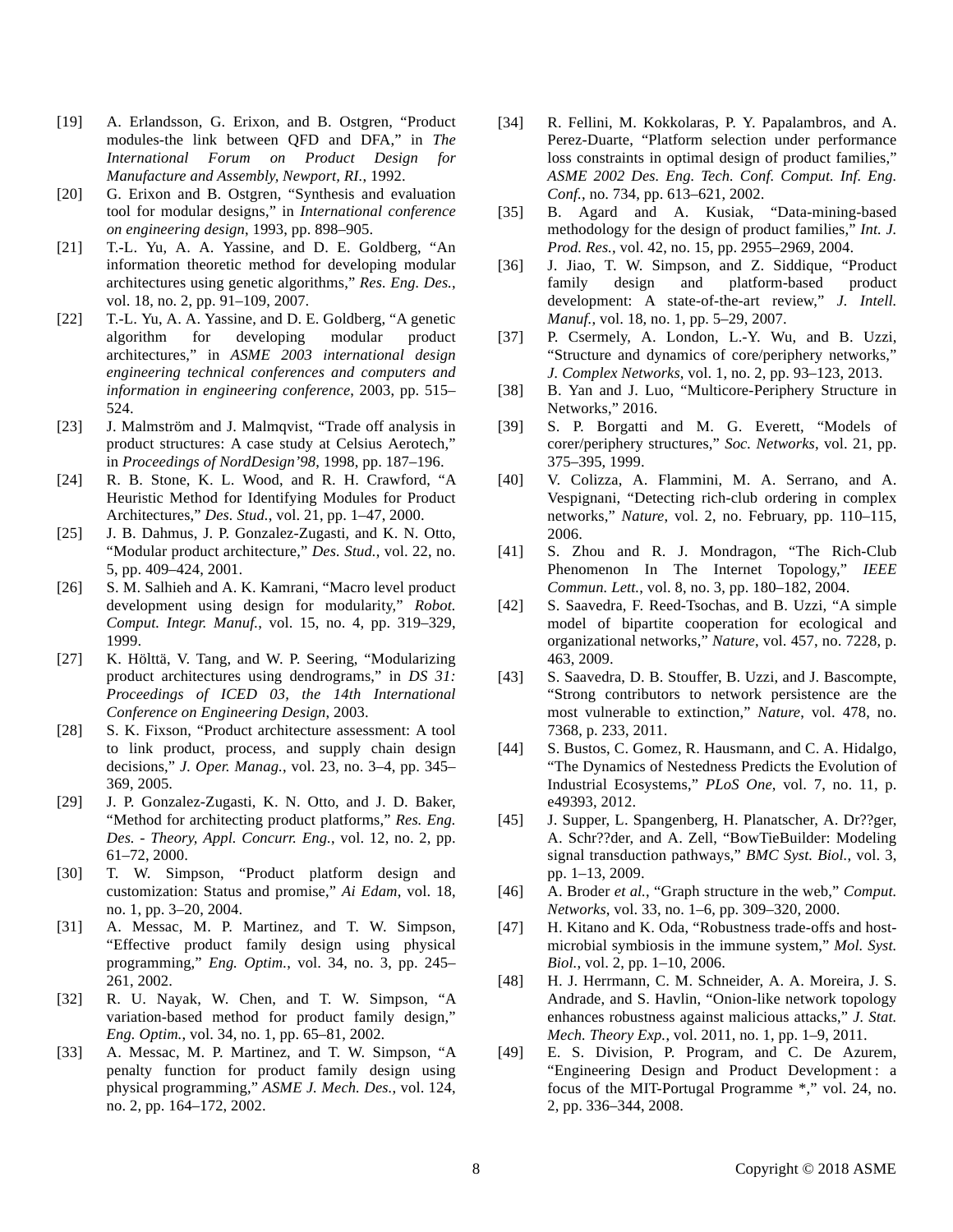- [50] C. M. Schneider, A. A. Moreira, J. S. Andrade, S. Havlin, and H. J. Herrmann, "Mitigation of malicious attacks on network observation," *Proc. Natl. Acad. Sci.*, vol. 108, no. 10, pp. 3838–3841, 2011.
- [51] B. Collier and R. Kraut, "Leading the collective: Social capital and the development of leaders in coreperiphery organizations," 2012.
- [52] P. Tieri *et al.*, "Network, degeneracy and bow tie integrating paradigms and architectures to grasp the complexity of the immune system," *Theor. Biol. Med. Model.*, vol. 7, no. 1, pp. 1–16, 2010.
- [53] T. Opsahl, V. Colizza, P. Panzarasa, and J. J. Ramasco, "Prominence and Control: The Weighted Rich-Club Effect," *Phys. Rev. Lett.*, vol. 101, no. 16, p. 168702, 2008.
- [54] J. J. McAuley, L. Da Fontoura Costa, and T. S. Caetano, "Rich-club phenomenon across complex network hierarchies," *Appl. Phys. Lett.*, vol. 91, no. 8, pp. 2–5, 2007.
- [55] P. Holme, "Core-periphery organization of complex networks," *Phys. Rev. E - Stat. Nonlinear, Soft Matter Phys.*, vol. 72, no. 4, 2005.
- [56] S. B. Seidman, "Network structure and minimum degree," *Soc. Networks*, vol. 5, no. 3, pp. 269–287, 1983.
- [57] S. Kirkpatrick, C. D. Gelatt, and M. P. Vecchi, "Optimization by Simulated Annealing," *Science (80-. ).*, vol. 220, no. 4598, pp. 671–680, 1983.
- [58] J. Boyd, W. Fitzgerald, and R. J. Beck, "Computing core / periphery structures and permutation tests for social relations data," *Soc. Networks*, no. 28, pp. 165– 178, 2007.
- [59] F. Glover, "Tabu Search Part I," *ORSA J. Comput.*, vol. 2 1, no. 3, pp. 4–32, 1989.
- [60] R. Storn and K. Price, "Differential Evolution A Simple and Efficient Heuristic for global Optimization over Continuous Spaces," *J. Glob. Optim.*, vol. 11, no. 4, pp. 341–359, 1997.
- [61] D. E. Goldberg, *Genetic algorithms*. Pearson Education India, 2006.
- [62] A. L. Comrey, "The Minimum Residual Method of Factor Analysis," *Psychol. Rep.*, vol. 11, no. 1, pp. 15– 18, 1962.
- [63] W. H. Press, *Numerical recipes in Pascal: the art of scientific computing*. Cambridge University Press, 1989.
- [64] M. P. Rombach, M. A. Porter, J. H. Fowler, and P. J. Mucha, "Core-Periphery Structure in Networks," pp. 1– 27, 2012.
- [65] S. P. Borgatti, M. G. Everett, and L. . Freeman, "Ucinet for Windows: Software for Social Network Analysis," *Harvard, MA: Analytic Technologies*, 2002. .
- [66] a. Bicchi, a. Balluchi, D. Prattichizzo, and a. Gorelli, "Introducing the  $\&$ amp;amp;ldquo;SPHERICLE $\&$ amp;amp;rdquo;: an experimental testbed\nfor research and teaching in

nonholonomy," *Proceedings of International Conference on Robotics and Automation*, vol. 3. 1997.

- [67] I. H. Bernstein and A. Wilson, "Self-propelled device with actively engaged drive system," U.S. Patent 9,766,620, 2017.
- [68] J. Kim, H. Kwon, and J. Lee, "A rolling robot: design and implementation," *Asian Control Conf. 2009. ASCC 2009. 7th*, pp. 1474–1479, 2009.
- [69] J. C. Yoon, S. S. Ahn, and Y. J. Lee, "Spherical robot with new type of two-pendulum driving mechanism," *INES 2011 - 15th Int. Conf. Intell. Eng. Syst. Proc.*, vol. 1, pp. 275–279, 2011.
- [70] S. Bhattacharya and S. K. Agrawal, "Design, experiments and motion planning of a spherical rolling robot," *Robot. Autom. 2000. Proceedings. ICRA'00. IEEE Int. Conf.*, vol. 2, no. April, pp. 1207–1212, 2000.
- [71] S. Mukherjea, B. Bamba, and P. Kankar, "Information Retrieval and Knowledge Discovery Utilizing a BioMedical Patent Semantic Web," *IEEE Trans. Knowl. Data Eng.*, vol. 17, no. 8, pp. 1099–1110, 2005.
- [72] G. A. Hajos, J. A. Jones, A. Behar, and M. Dodd, "An Overview of Wind-Driven Rovers for Planetary Exploration," pp. 1–13, 2018.
- [73] A. Halme, J. Suomela, T. Schönberg, and Y. Wang, "a Spherical Mobile Micro-Robot for," in *ESA Workshop on Advanced Space Technologies for Robot Applications*, 1996, no. April, pp. 1–3.
- [74] T. Nemoto, R. E. Mohan, and M. Iwase, "Realization of rolling locomotion by a wheel-spider-inspired hexapod robot," *Robot. Biomimetics*, vol. 2, no. 1, p. 3, 2015.
- [75] T. Yanagida, R. E. Mohan, K. Pathmakumar, Thejus Elangovan, and M. Iwase, "Design and Implementation of a Shape Shifting Rolling–Crawling–Wall-Climbing Robot," *Appl. Sci.*, vol. 7, no. 4, p. 342, 2017.
- [76] F. Wu, L. Marechal, A. Vibhute, S. Foong, G. S. Soh, and K. L. Wood, "A compact magnetic directional proximity sensor for spherical robots," in *2016 IEEE International Conference on Advanced Intelligent Mechatronics (AIM)*, 2016, pp. 1258–1264.
- [77] F. Wu, A. Vibhute, G. S. Soh, K. L. Wood, and S. Foong, "A compact magnetic field-based obstacle detection and avoidance system for miniature spherical robots," *Sensors (Switzerland)*, vol. 17, no. 6, 2017.
- [78] X. Niu, A. P. Suherlan, G. S. Soh, S. Foong, K. Wood, and K. Otto, "Mechanical development and control of a miniature nonholonomic spherical rolling robot," in *2014 13th International Conference on Control Automation Robotics & Vision (ICARCV)*, 2014, pp. 1923–1928.
- [79] V. A. Ajay, A. P. Suherlan, G. S. Soh, S. Foong, K. Wood, and K. Otto, "Detc2015-47223 Localization and Trajectory Tracking of an Autonomous," pp. 1–9, 2015.
- [80] A. R. Chowdhury, A. Vibhute, G. S. Soh, S. H. Foong, and K. L. Wood, "Implementing caterpillar inspired roll control of a spherical robot," *Proc. - IEEE Int. Conf. Robot. Autom.*, no. September, pp. 4167–4174, 2017.